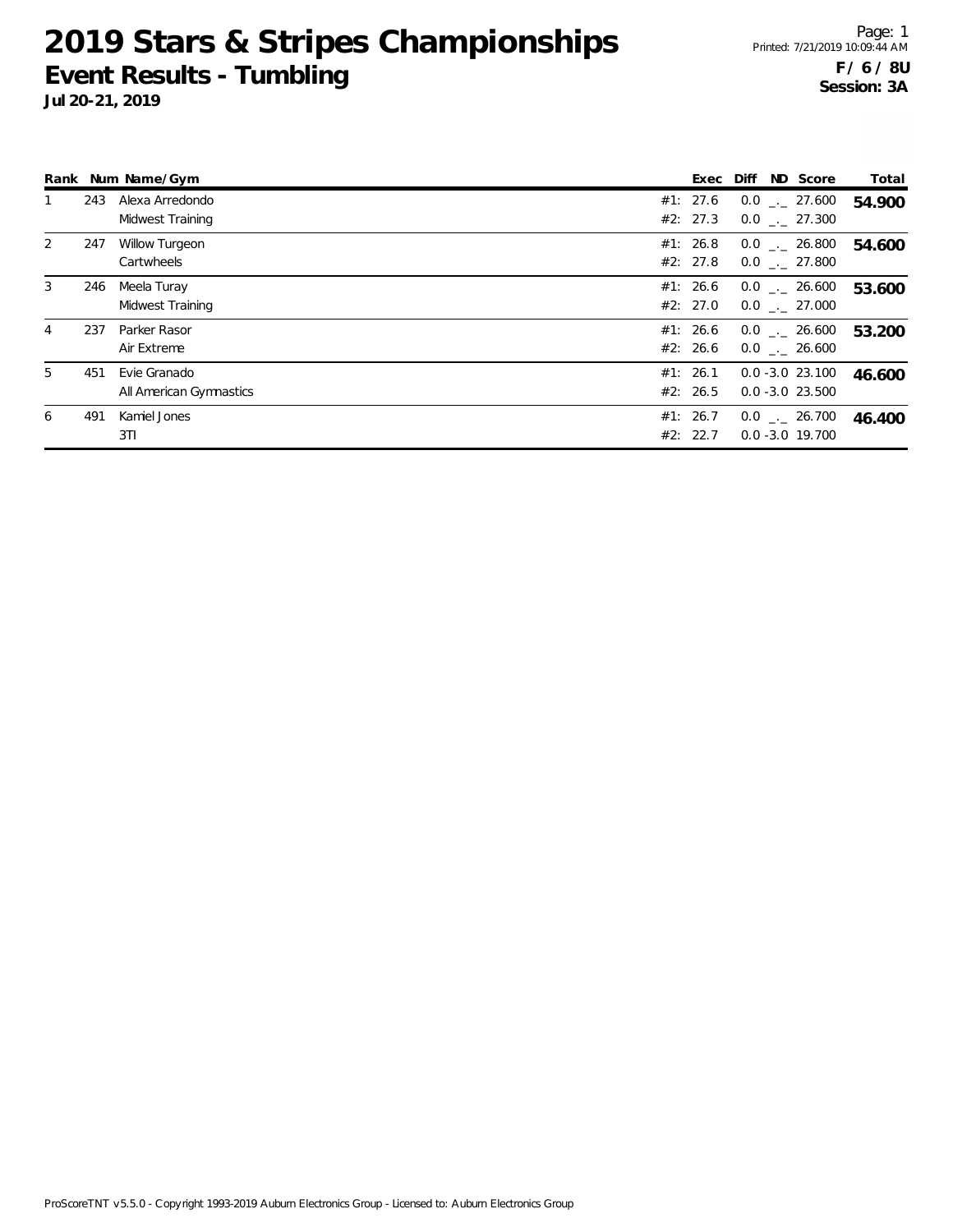**Jul 20-21, 2019**

|                |     | Rank Num Name/Gym                                           |     | Exec                   | Diff | ND Score                                         | Total  |
|----------------|-----|-------------------------------------------------------------|-----|------------------------|------|--------------------------------------------------|--------|
| 1              | 489 | Eva Zambo<br>Midwest Training                               | #2: | #1: 28.6<br>28.9       |      | $0.0$ _ 28.600<br>$0.0$ $_{-}$ 28.900            | 57.500 |
| 2T             | 463 | Leah Partida<br>Tumble Tech                                 |     | #1: 27.3<br>#2: 27.2   |      | $0.0$ $_{\leftarrow}$ 27.300<br>$0.0$ _._ 27.200 | 54.500 |
| 3T             | 752 | Kyndal Hattan<br>Central Illinois Gymnastics Academy        |     | #1: 27.5<br>#2: 27.0   |      | $0.0$ _ 27.500<br>$0.0$ $_{\leftarrow}$ 27.000   | 54.500 |
| 4              | 750 | Lydia Collins<br>Central Illinois Gymnastics Academy        |     | #1: 27.4<br>#2: 26.9   |      | $0.0$ _ 27.400<br>$0.0$ _ 26.900                 | 54.300 |
| 5              | 743 | Adriana Baca<br>Midwest Training                            |     | #1: 27.1<br>#2: 27.0   |      | $0.0$ _ 27.100<br>$0.0$ $_{\leftarrow}$ 27.000   | 54.100 |
| 6              | 452 | <b>Bailey Hancock</b><br>All American Gymnastics            |     | #1: $27.2$<br>#2: 26.7 |      | $0.0$ _ 27.200<br>$0.0$ _ 26.700                 | 53.900 |
| $\overline{7}$ | 438 | Emma Brooks<br>Eagle's Wings Athletics-Prosper              | #2: | #1: 26.5<br>26.6       |      | $0.0$ _ 26.500<br>$0.0$ _ 26.600                 | 53.100 |
| 8              | 453 | Lainey Jacobs<br>Top Star Training Center                   |     | #1: 26.6<br>#2: 26.2   |      | $0.0$ _ 26.600<br>$0.0$ _ 26.200                 | 52.800 |
| 9Τ             | 474 | <b>Bentley Sparks</b><br>Air Extreme                        |     | #1: $25.9$<br>#2: 26.6 |      | $0.0$ $_{-}$ 25.900<br>$0.0$ _ 26.600            | 52.500 |
| 10T            | 462 | <b>Maddison Parsons</b><br><b>Texas Tumblers Gymnastics</b> |     | #1: 26.5<br>#2: 26.0   |      | $0.0$ _ 26.500<br>$0.0$ _ 26.000                 | 52.500 |
| $11*$          | 455 | Channing Kim<br>Eagle Gymnastics Academy                    |     | #1: $25.9$<br>#2: 26.3 |      | $0.0$ _ 25.900<br>$0.0$ $_{\leftarrow}$ 26.300   | 52.200 |
| $11*$          | 244 | Molly Maberry<br>Air Extreme                                | #1: | 25.9<br>#2: 26.3       |      | $0.0$ $_{-}$ 25.900<br>$0.0$ _ 26.300            | 52.200 |
| 13             | 242 | Morgan Walk<br>Dreams Gymnastics Center                     |     | #1: 25.6<br>#2: 26.2   |      | $0.0$ _ 25.600<br>$0.0$ _ 26.200                 | 51.800 |
| 14             | 488 | Eva Sultanov<br>World Elite                                 |     | #1: 26.1<br>#2: 25.6   |      | $0.0$ _ 26.100<br>$0.0$ _ 25.600                 | 51.700 |
| 15             | 236 | <b>Emberly Prowell</b><br>Air Extreme                       |     | #1: 25.7<br>#2: 25.9   |      | $0.0$ _ 25.700<br>$0.0$ _ 25.900                 | 51.600 |
| 16T            | 442 | Addison Cromer<br>StarMakers Dance Co.                      |     | #1: 25.7<br>#2: 25.7   | 0.0  | $0.0$ _ 25.700<br>$\frac{1}{2}$ 25.700           | 51.400 |
| 17T            | 735 | Hayden DeBord<br>J and J Tumbling and Trampoline Team       |     | #1: 26.6<br>#2: 25.4   |      | $0.0$ _ 26.600<br>0.0 -0.6 24.800                | 51.400 |
| <b>18T</b>     | 483 | Kharington DeVilbiss<br>Airbenders                          |     | #1: 25.5<br>#2: 25.7   |      | $0.0$ _ 25.500<br>$0.0$ $_{\leftarrow}$ 25.700   | 51.200 |
| 19T            | 609 | Lyla Lamoureux<br>Gymnast Factory                           |     | #1: $25.8$<br>#2: 25.4 |      | $0.0$ _ 25.800<br>$0.0$ _ 25.400                 | 51.200 |
| 20             | 485 | Caitlynn Halata<br>K and L Tumbletown                       |     | #1: 25.7<br>#2: 25.7   |      | $0.0$ _ 25.700<br>$0.0 -0.3$ 25.400              | 51.100 |
| 21             | 607 | Abby Houser<br><b>Integrity Athletics</b>                   |     | #1: 25.2<br>#2: 25.3   |      | $0.0$ $_{\leftarrow}$ 25.200<br>$0.0$ _ 25.300   | 50.500 |
| 22             | 443 | Makenna Dammeier<br>DeVeau's School of Gymnastics           |     | #1: 24.8<br>#2: 26.0   |      | $0.0 - 3.0 21.800$<br>$0.0$ _ 26.000             | 47.800 |
| 23             | 241 | Raley Valdez<br>Texas Tumbleweeds                           |     | #1: 26.8<br>#2: 23.0   |      | $0.0$ _ 26.800<br>$0.0 - 3.0 20.000$             | 46.800 |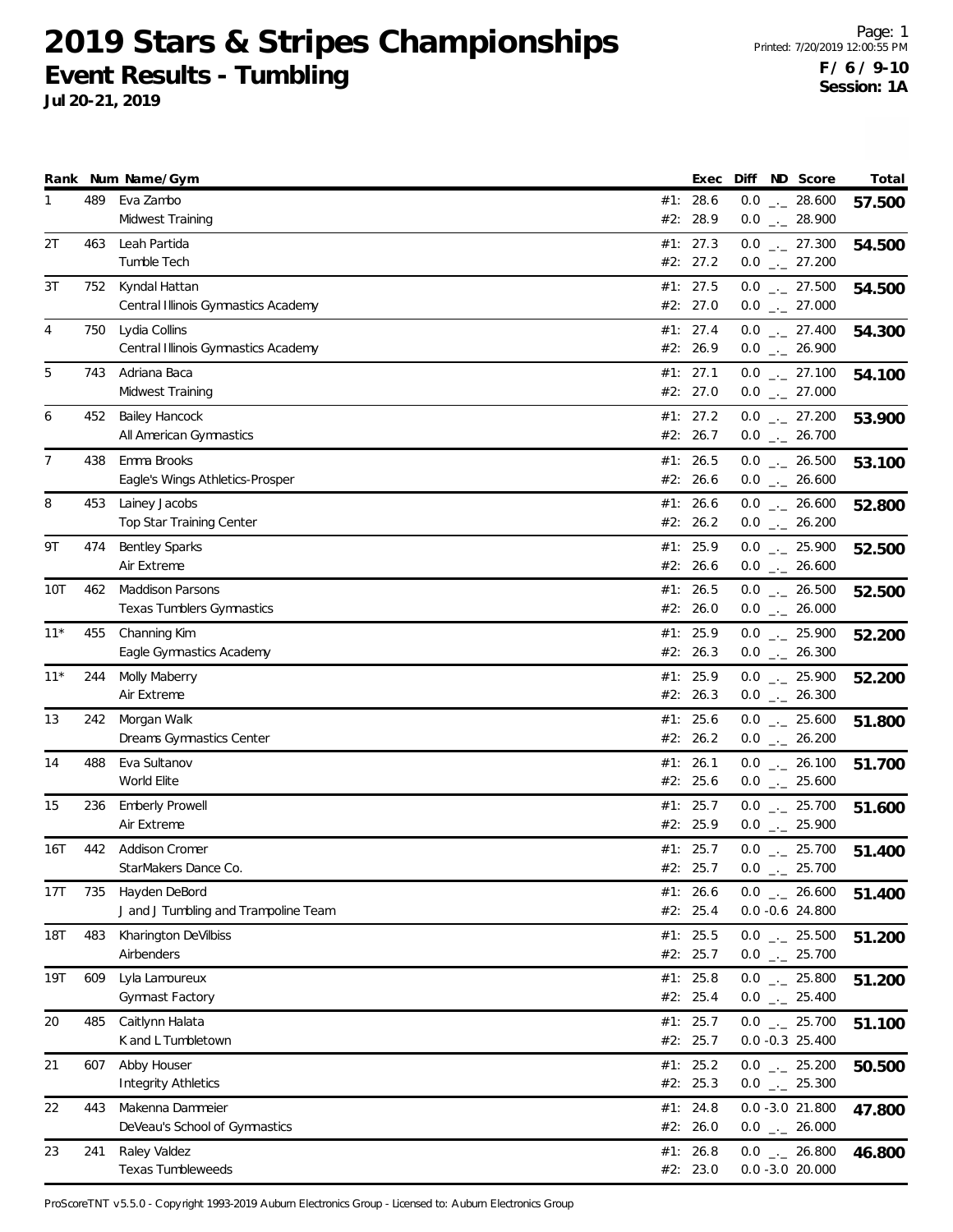|    |     | Rank Num Name/Gym                                |            | Exec                 | Diff                                     | ND Score | Total  |
|----|-----|--------------------------------------------------|------------|----------------------|------------------------------------------|----------|--------|
| 24 | 615 | Tessa Prim<br>Midwest Training                   |            | #1: 22.8<br>#2: 22.8 | $0.0 - 0.6$ 22.200<br>$0.0 - 0.6$ 22.200 |          | 44.400 |
| 25 | 251 | Kambree Reed<br><b>TexStar Athletics</b>         |            | #1: 23.3<br>#2: 23.9 | $0.0 - 3.0 20.300$<br>$0.0 - 0.6$ 23.300 |          | 43.600 |
| 26 | 600 | Mary Callahan<br>Chesapeake Gymnastics           |            | #1: 24.3<br>#2: 19.8 | $0.0 - 0.3$ 24.000<br>$0.0 - 3.0 16.800$ |          | 40.800 |
| 27 | 435 | Monica Altamirano<br>Gymnast Factory             |            | #1: 18.0<br>#2: 24.5 | $0.0 - 3.0 15.000$<br>$0.0 - 0.6$ 23.900 |          | 38.900 |
| 28 | 239 | <b>Faith Sneller</b><br><b>Texas Tumbleweeds</b> |            | #1: 21.6<br>#2: 21.2 | $0.0 - 3.0 18.600$<br>$0.0 - 3.0 18.200$ |          | 36.800 |
| 29 | 250 | Marley Fogerson<br><b>TexStar Athletics</b>      |            | #1: 25.3<br>#2: 10.7 | $0.0$ _._ 25.300<br>$0.0 - 3.0$ 7.700    |          | 33.000 |
| 30 | 245 | Peija Reed<br>Air Extreme                        | #1:<br>#2: | 0.0<br>0.0           | $0.0$ $_{\leftarrow}$<br>$0.0$ _ 0.000   | 0.000    | 0.000  |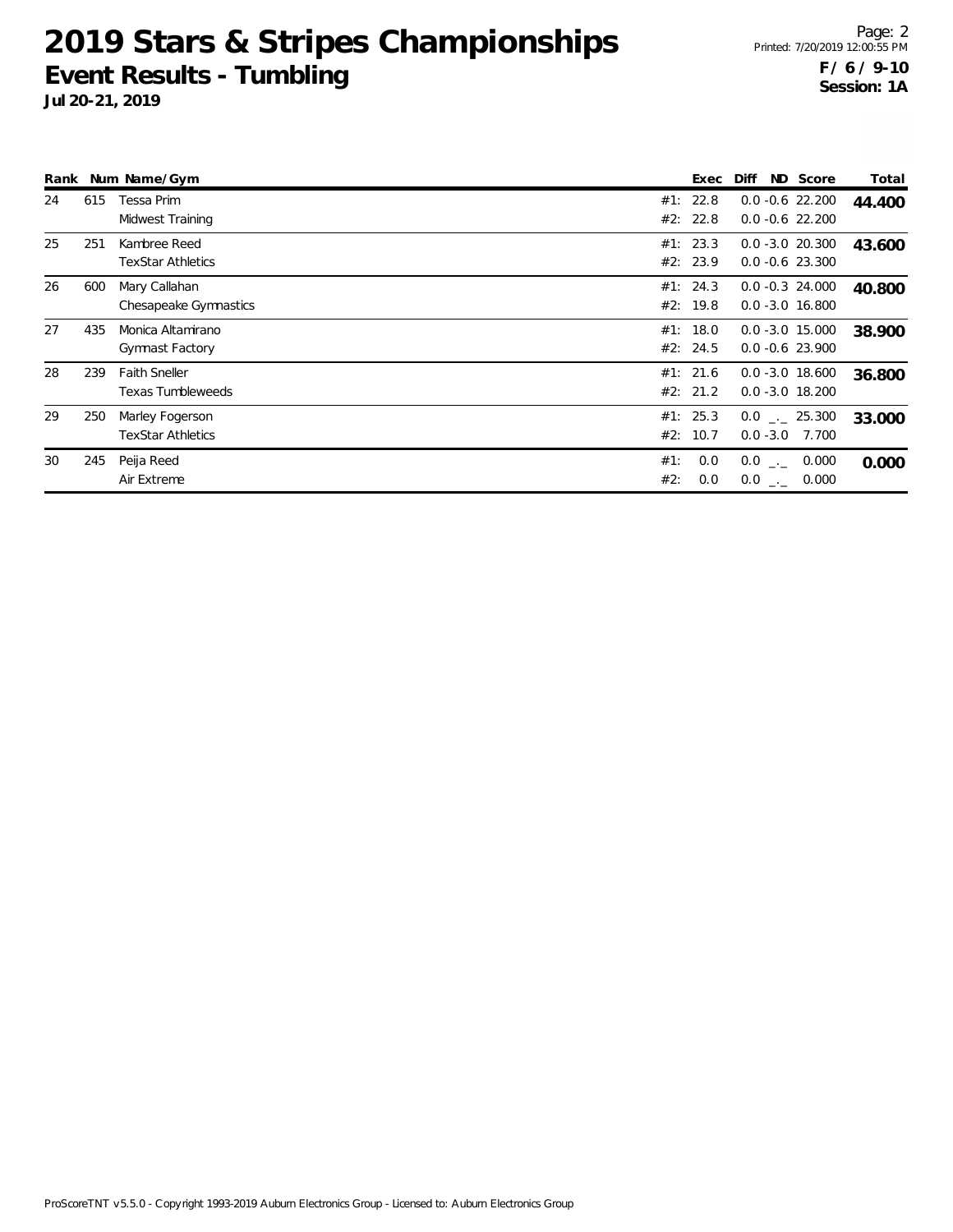**Jul 20-21, 2019**

|                |     | Rank Num Name/Gym                                |     | Exec                   | Diff ND Score                                  | Total  |
|----------------|-----|--------------------------------------------------|-----|------------------------|------------------------------------------------|--------|
| 1              | 467 | Sanorah Ponger-Cruz<br>Extreme Cheer and Tumble  |     | #1: 26.9<br>#2: 26.6   | $0.0$ _ 26.900<br>$0.0$ _ 26.600               | 53.500 |
| $\overline{2}$ | 492 | Skylar McCrory<br>Maverick All Star Tumblers     |     | #1: 26.7<br>#2: 26.2   | $0.0$ _ 26.700<br>$0.0$ _._ 26.200             | 52.900 |
| 3              | 456 | Abigail Kramer<br>Longview Gymnastics/Faith Flip |     | #1: 26.7<br>#2: 26.1   | $0.0$ _ 26.700<br>$0.0$ $0.0$ $26.100$         | 52.800 |
| 4              | 744 | Addison Karagias<br>Midwest Training             |     | #1: 26.4<br>#2: 26.3   | $0.0$ _ 26.400<br>$0.0$ _ 26.300               | 52.700 |
| 5              | 465 | Bella Perry<br>Miss Maria's Acrobat & Dance      |     | #1: 26.1<br>#2: 25.7   | $0.0$ _ 26.100<br>$0.0$ _ 25.700               | 51.800 |
| 6              | 614 | Lily Muzzy<br>Tumble Tech                        |     | #1: 26.1<br>#2: 25.5   | $0.0$ _ 26.100<br>$0.0$ _ 25.500               | 51.600 |
| 7              | 599 | Maya Andrew<br>World Elite                       |     | #1: 25.7<br>#2: 28.2   | $0.0 - 3.0 22.700$<br>$0.0$ _ 28.200           | 50.900 |
| 8T             | 481 | Kate Yeager<br>Eagle Gymnastics Academy          |     | #1: 25.6<br>#2: 25.2   | $0.0$ _ 25.600<br>$0.0$ $0.0$ $25.200$         | 50.800 |
| 9T             | 487 | Kate Stansell<br>Millers Gymnastics Academy      |     | #1: $25.9$<br>#2: 24.9 | $0.0$ _ 25.900<br>$0.0$ $_{-}$ 24.900          | 50.800 |
| 10             | 248 | McKenna Lanford<br>Foothills Gymnastics          |     | #1: 25.6<br>#2: 24.8   | $0.0$ _ 25.600<br>$0.0$ _ 24.800               | 50.400 |
| 11             | 450 | Carey Goodwin<br>Eagle Gymnastics Academy        |     | #1: 25.4<br>#2: 24.9   | $0.0$ _ 25.400<br>$0.0$ $_{\leftarrow}$ 24.900 | 50.300 |
| 12             | 457 | Rylee Luce<br>Carpenter Center Power Tumblers    | #1: | 26.0<br>#2: 24.2       | $0.0$ _ 26.000<br>$0.0$ _ 24.200               | 50.200 |
| 13             | 486 | MeiLin Meyer<br><b>MJM Studios</b>               |     | #1: 25.1<br>#2: 24.7   | $0.0$ _ 25.100<br>$0.0$ _ 24.700               | 49.800 |
| 14             | 445 | Ella Fellman<br>Eagle Gymnastics Academy         |     | #1: 24.6<br>#2: 25.1   | $0.0$ _ 24.600<br>$0.0$ $0.0$ 25.100           | 49.700 |
| 15             | 436 | <b>Elizabeth Ayers</b><br>Gymnast Factory        |     | #1: $25.8$<br>#2: 24.4 | $0.0 - 0.6$ 25.200<br>$0.0$ _ 24.400           | 49.600 |
| $16*$          | 745 | Allie Kutmas<br>M and M Gymnastics               |     | #1: 24.4<br>#2: 25.1   | $0.0$ $0.0$ 24.400<br>$0.0$ $_{-}$ 25.100      | 49.500 |
| $16*$          | 605 | Emily Harrison<br>All American Gymnastics        |     | #1: $25.0$<br>#2: 25.1 | $0.0$ _ 25.000<br>$0.0 -0.6$ 24.500            | 49.500 |
| <b>18T</b>     | 233 | Delaney Lack<br>Dynamite Gymnastics              |     | #1: 24.7<br>#2: 24.4   | $0.0$ _ 24.700<br>$0.0$ _ 24.400               | 49.100 |
| 19T            | 240 | Morgan Swaney<br>Airborne Academy                |     | #1: 25.1<br>#2: 24.0   | $0.0$ _ 25.100<br>$0.0$ _ 24.000               | 49.100 |
| 20             | 440 | Addison Clark<br>Airbenders                      |     | #1: 24.4<br>#2: 25.2   | $0.0 -0.6$ 23.800<br>$0.0$ _ 25.200            | 49.000 |
| 21             | 469 | Grace Rodriguez<br><b>Texas Twisters</b>         |     | #1: 24.9<br>#2: 24.6   | $0.0 - 0.6$ 24.300<br>0.0 0.0 24.600           | 48.900 |
| 22T            | 753 | Marissa Keeler<br>Chicago Park Dist              |     | #1: 25.0<br>#2: 24.0   | $0.0 -0.6$ 24.400<br>$0.0$ _ 24.000            | 48.400 |
| 23T            | 343 | Sadee Knudsen<br>Up Side Down Tumblers           |     | #1: 24.9<br>#2: 23.5   | $0.0$ _ 24.900<br>$0.0$ _ 23.500               | 48.400 |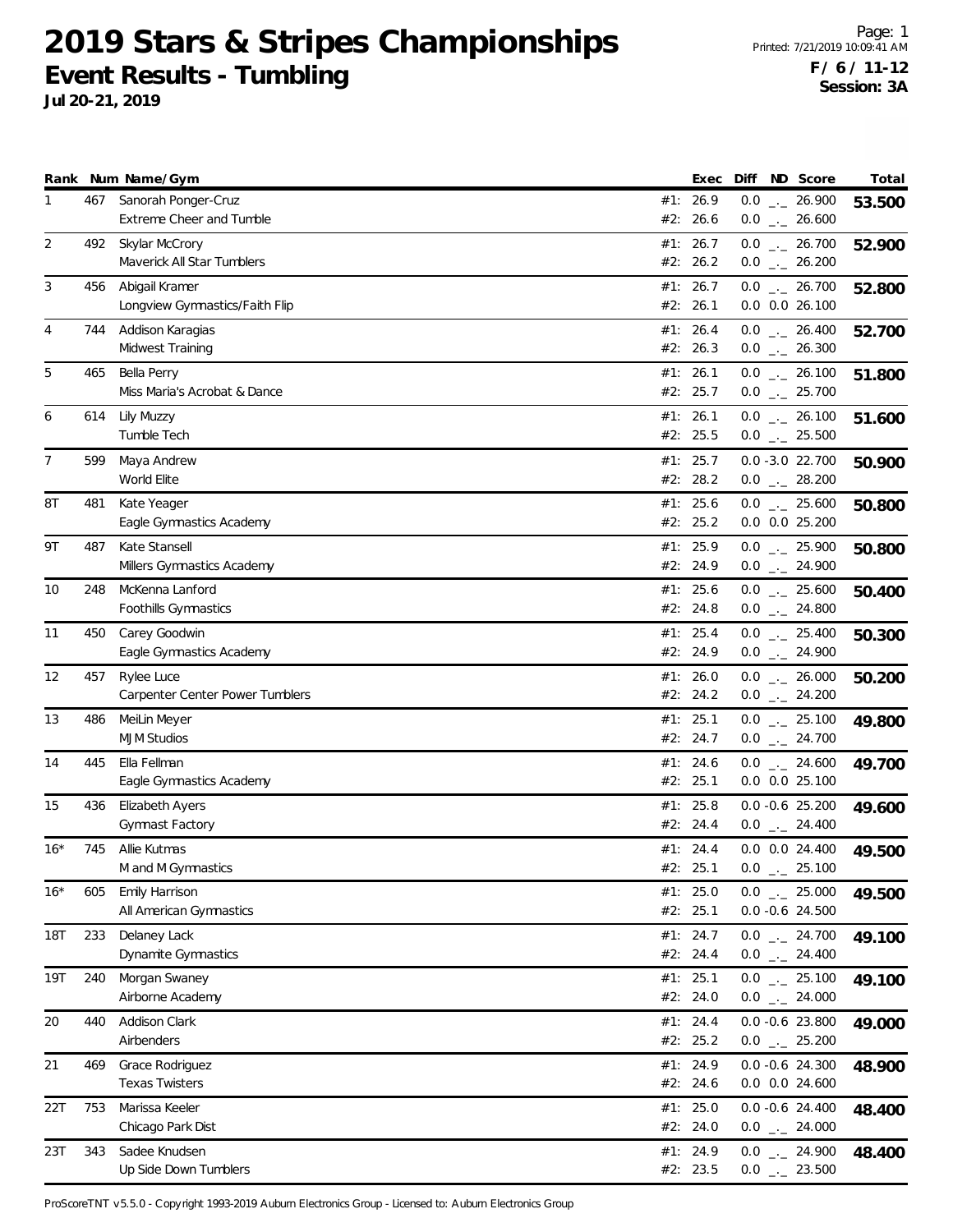|     |     | Rank Num Name/Gym                                                 |     | Exec                 | ND Score<br>Diff                         | Total  |
|-----|-----|-------------------------------------------------------------------|-----|----------------------|------------------------------------------|--------|
| 24T | 606 | Madalynn House<br>Millers Gymnastics Academy                      |     | #1: 24.7<br>#2: 24.2 | $0.0 - 0.6$ 24.100<br>$0.0$ _ 24.200     | 48.300 |
| 25T | 466 | <b>Berkley Perry</b><br>Tumble Tech                               |     | #1: 24.6<br>#2: 23.7 | $0.0$ _ 24.600<br>$0.0$ _ 23.700         | 48.300 |
| 26  | 475 | Alexandra Stewart-Beavers<br>Merino Trampoline Gymnastics Academy |     | #1: 24.4<br>#2: 24.7 | $0.0 - 0.6$ 23.800<br>$0.0 - 0.6 24.100$ | 47.900 |
| 27  | 437 | <b>Gracie Brewer</b><br><b>Texas Tumbleweeds</b>                  |     | #1: 24.2<br>#2: 23.5 | $0.0$ _ 24.200<br>$0.0$ _._ 23.500       | 47.700 |
| 28  | 235 | Lindsey Orozco<br>Foothills Gymnastics                            |     | #1: 23.9<br>#2: 23.7 | $0.0$ _ 23.900<br>$0.0$ _._ 23.700       | 47.600 |
| 29  | 477 | Analiese Umphres<br>Manning Gymnastics Centerplex                 |     | #1: 26.3<br>#2: 24.2 | $0.0$ _ 26.300<br>$0.0 - 3.0 21.200$     | 47.500 |
| 30  | 476 | Camilla Torres<br><b>Funtastic Gymnastics</b>                     |     | #1: 24.0<br>#2: 24.0 | $0.0$ _._ 24.000<br>$0.0 - 0.6$ 23.400   | 47.400 |
| 31  | 439 | Addy Carnesecca<br><b>Texas Tumbleweeds</b>                       |     | #1: 23.8<br>#2: 23.7 | $0.0$ _._ 23.800<br>$0.0 - 0.6$ 23.100   | 46.900 |
| 32  | 479 | Yeley Ware-Muehlberger<br>Miss Maria's Acrobat & Dance            |     | #1: 25.5<br>#2: 23.8 | $0.0$ _ 25.500<br>$0.0 - 3.0 20.800$     | 46.300 |
| 33  | 449 | Jahni Gilliam<br>United Gymnastix                                 |     | #1: 23.7<br>#2: 23.0 | $0.0 - 0.6$ 23.100<br>$0.0$ $0.0$ 23.000 | 46.100 |
| 34  | 448 | Jaeda Garrison<br>United Gymnastix                                | #1: | 23.4<br>#2: 22.8     | $0.0$ _._ 23.400<br>$0.0 -0.3$ 22.500    | 45.900 |
| 35  | 603 | Sophie Gilsinn<br>Mercury Gymnastics                              |     | #1: 22.4<br>#2: 22.2 | $0.0$ _ 22.400<br>$0.0 - 3.0 19.200$     | 41.600 |
| 36  | 458 | Rylie Maguire<br>Miss Maria's Acrobat & Dance                     |     | #1: 23.3<br>#2: 23.2 | $0.0 - 3.0 20.300$<br>$0.0 - 3.0 20.200$ | 40.500 |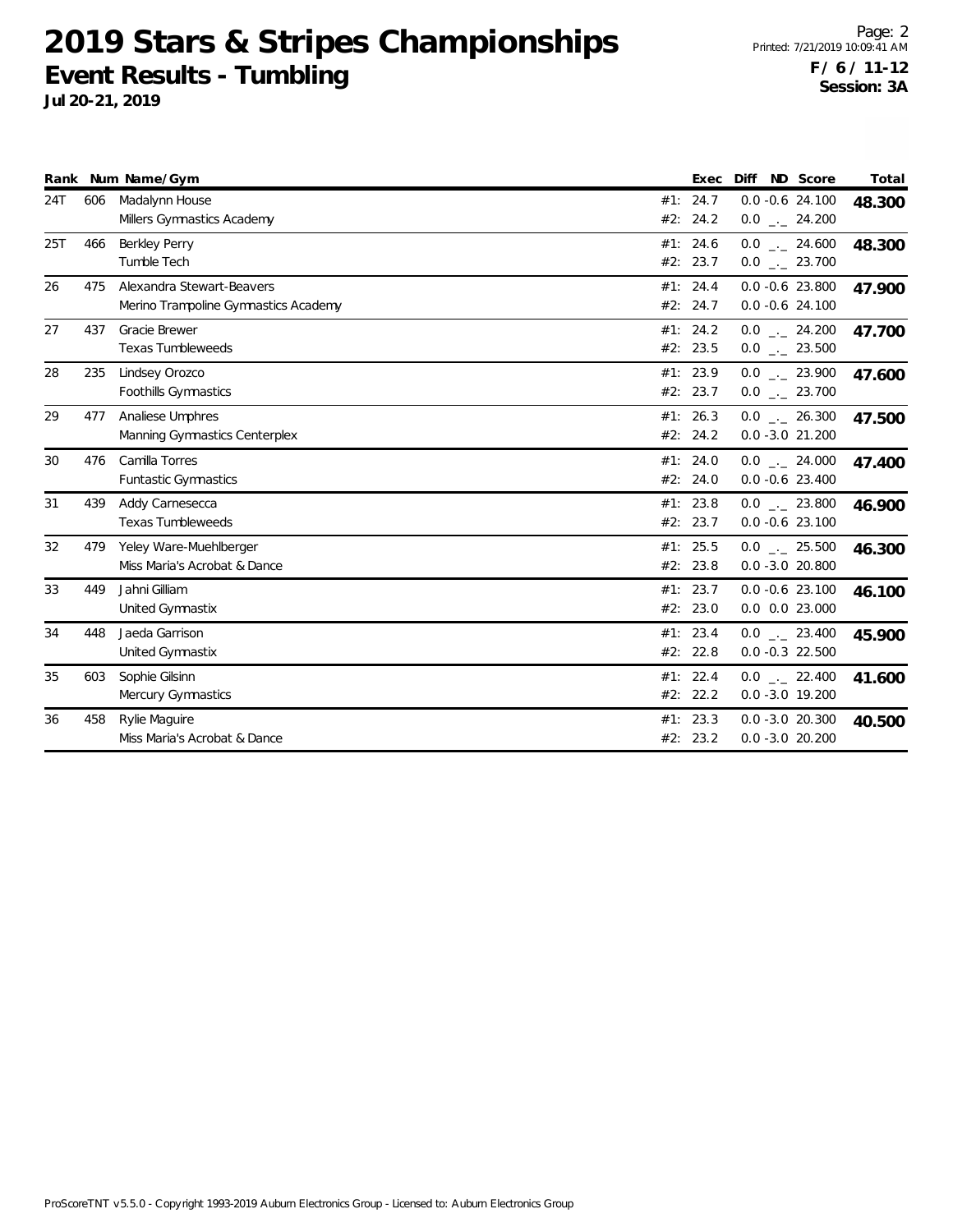**Jul 20-21, 2019**

| Rank |     | Num Name/Gym                                   | Exec                 | Diff | ND Score                                   | Total  |
|------|-----|------------------------------------------------|----------------------|------|--------------------------------------------|--------|
|      | 229 | <b>Bauti Andres</b><br>Silver Stars Gymnastics | #1: 26.1<br>#2: 25.4 |      | $0.0$ $0.0$ 26.100<br>$0.0$ $0.0$ $25.400$ | 51.500 |
| 2    | 758 | Mickale Seyler<br>Southlake Gymnastics Academy | #1: 26.0<br>#2: 25.2 |      | $0.0$ $0.0$ 26.000<br>$0.0$ $0.0$ $25.200$ | 51.200 |
| 3    | 618 | Micah Terrill<br>Win Kids                      | #1: 25.3<br>#2: 25.0 |      | $0.0$ $0.0$ 25.300<br>$0.0 - 0.6$ 24.400   | 49.700 |
| 4    | 742 | Bryson Taylor<br>Miss Maria's Acrobat & Dance  | #1: 24.6<br>#2: 24.8 |      | $0.0 - 0.6$ 24.000<br>$0.0$ $0.0$ 24.800   | 48.800 |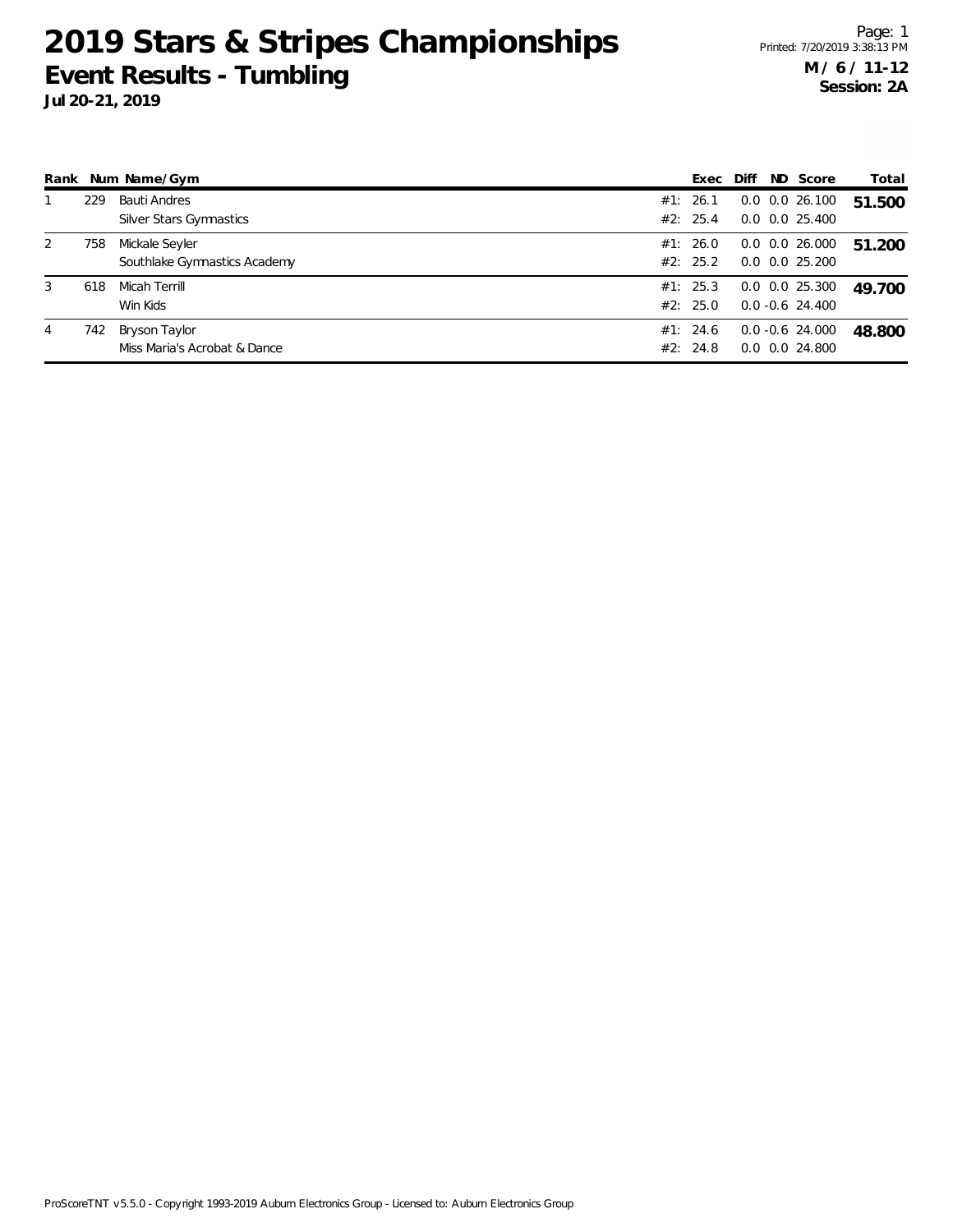**Jul 20-21, 2019**

|     |     | Rank Num Name/Gym                                               |     | Exec                 | Diff | ND Score                                           | Total  |
|-----|-----|-----------------------------------------------------------------|-----|----------------------|------|----------------------------------------------------|--------|
| 1T  | 484 | Diana Flechsig<br>Above The Bar Athletics                       |     | #1: 27.5<br>#2: 27.6 |      | 0.0 0.0 27.500<br>$0.0$ $0.0$ 27.600               | 55.100 |
| 2T  | 760 | Jacey Swindle<br>Sonshine Academy Inc.                          |     | #1: 27.7<br>#2: 27.4 |      | 0.0 0.0 27.700<br>0.0 0.0 27.400                   | 55.100 |
| 3   | 431 | Veronica Matthies<br>United Sports Academy                      |     | #1: 27.1<br>#2: 26.7 |      | 0.0 0.0 27.100<br>0.0 0.0 26.700                   | 53.800 |
| 4   | 454 | Katelyn Johnson<br>Above The Bar Athletics                      |     | #1: 27.0<br>#2: 26.6 |      | $0.0$ _ 27.000<br>$0.0$ $0.0$ 26.600               | 53.600 |
| 5   | 621 | Madison Buboltz<br>Suncoast Gymnastics Academy                  | #1: | 26.7<br>#2: 26.7     |      | $0.0$ $0.0$ 26.700<br>0.0 0.0 26.700               | 53.400 |
| 6   | 473 | Lauren Snook<br>Above The Bar Athletics                         | #1: | 26.0<br>#2: 26.9     |      | $0.0$ _ 26.000<br>0.0 0.0 26.900                   | 52.900 |
| 7T  | 249 | Marissa Ellison<br>Xtreme Gymnastics and Trampoline             | #2: | #1: 25.5<br>26.9     |      | $0.0$ $0.0$ 25.500<br>0.0 0.0 26.900               | 52.400 |
| 8T  | 739 | Payton DeBord<br>J and J Tumbling and Trampoline Team           | #1: | 26.7<br>#2: 25.7     |      | $0.0$ $0.0$ 26.700<br>0.0 0.0 25.700               | 52.400 |
| 9T  | 747 | Journey Walburn<br>Skywalkers                                   | #1: | 25.8<br>#2: 26.0     |      | 0.0 0.0 25.800<br>$0.0$ $0.0$ 26.000               | 51.800 |
| 10T | 601 | Nati Denova<br>Pivot                                            |     | #1: 26.0<br>#2: 25.8 |      | $0.0$ $0.0$ 26.000<br>$0.0$ $0.0$ 25.800           | 51.800 |
| 11  | 737 | Madison Walk<br>Dreams Gymnastics Center                        |     | #1: 26.4<br>#2: 25.1 |      | $0.0$ $0.0$ 26.400<br>$0.0$ $_{\leftarrow}$ 25.100 | 51.500 |
| 12  | 740 | Isabella Hanson<br>Carpenter Center Power Tumblers              | #1: | 25.0<br>#2: 25.8     |      | $0.0$ _ 25.000<br>$0.0$ $0.0$ 25.800               | 50.800 |
| 13  | 620 | Lenora Tognetti<br>World Elite Gymnastics Ontario               |     | #1: 27.8<br>#2: 25.7 |      | $0.0$ $0.0$ 27.800<br>$0.0 - 3.0 22.700$           | 50.500 |
| 14T | 746 | Shelby Rogers<br>Aspire Gymnastics Academy                      |     | #1: 25.5<br>#2: 24.9 |      | $0.0$ $0.0$ 25.500<br>0.0 0.0 24.900               | 50.400 |
| 15T | 616 | Sabella Smith<br>Apex Tumbling and Cheer                        |     | #1: 25.7<br>#2: 24.7 |      | 0.0 0.0 25.700<br>0.0 0.0 24.700                   | 50.400 |
| 16  | 232 | Sienna Gallo<br>Technique Gymnastics                            |     | #1: 26.0<br>#2: 23.8 |      | $0.0$ $0.0$ 26.000<br>$0.0$ $0.0$ 23.800           | 49.800 |
| 17  | 608 | Austyn Ketcherside<br>Millers Gymnastics Academy                |     | #1: 24.6<br>#2: 25.7 |      | $0.0 - 0.6 24.000$<br>0.0 0.0 25.700               | 49.700 |
| 18  | 611 | Lexie Lewis<br>Pivot                                            |     | #1: 24.6<br>#2: 24.8 |      | $0.0$ _ 24.600<br>$0.0$ _ 24.800                   | 49.400 |
| 19  | 470 | Ella Rose<br>Technique Gymnastics                               |     | #1: 24.6<br>#2: 24.5 |      | $0.0$ $0.0$ 24.600<br>$0.0$ $_{--}$ 24.500         | 49.100 |
| 20  | 432 | Mabel Murphy<br>DeVeau's School of Gymnastics                   |     | #1: 26.1<br>#2: 25.2 |      | $0.0$ _ 26.100<br>$0.0 - 3.0 22.200$               | 48.300 |
| 21  | 759 | Anna Katherine Spangler<br>Merino Trampoline Gymnastics Academy |     | #1: 24.8<br>#2: 23.7 |      | $0.0$ _ 24.800<br>$0.0 - 0.6$ 23.100               | 47.900 |
| 22  | 482 | Novalee Dakus<br>West Texas Trampoline & Tumbling Explosi       |     | #1: 23.5<br>#2: 24.2 |      | 0.0 0.0 23.500<br>0.0 0.0 24.200                   | 47.700 |
| 23T | 459 | Ashley Martin<br>High Uinta Gymnastics                          |     | #1: 23.8<br>#2: 25.9 |      | $0.0 - 3.0 20.800$<br>0.0 0.0 25.900               | 46.700 |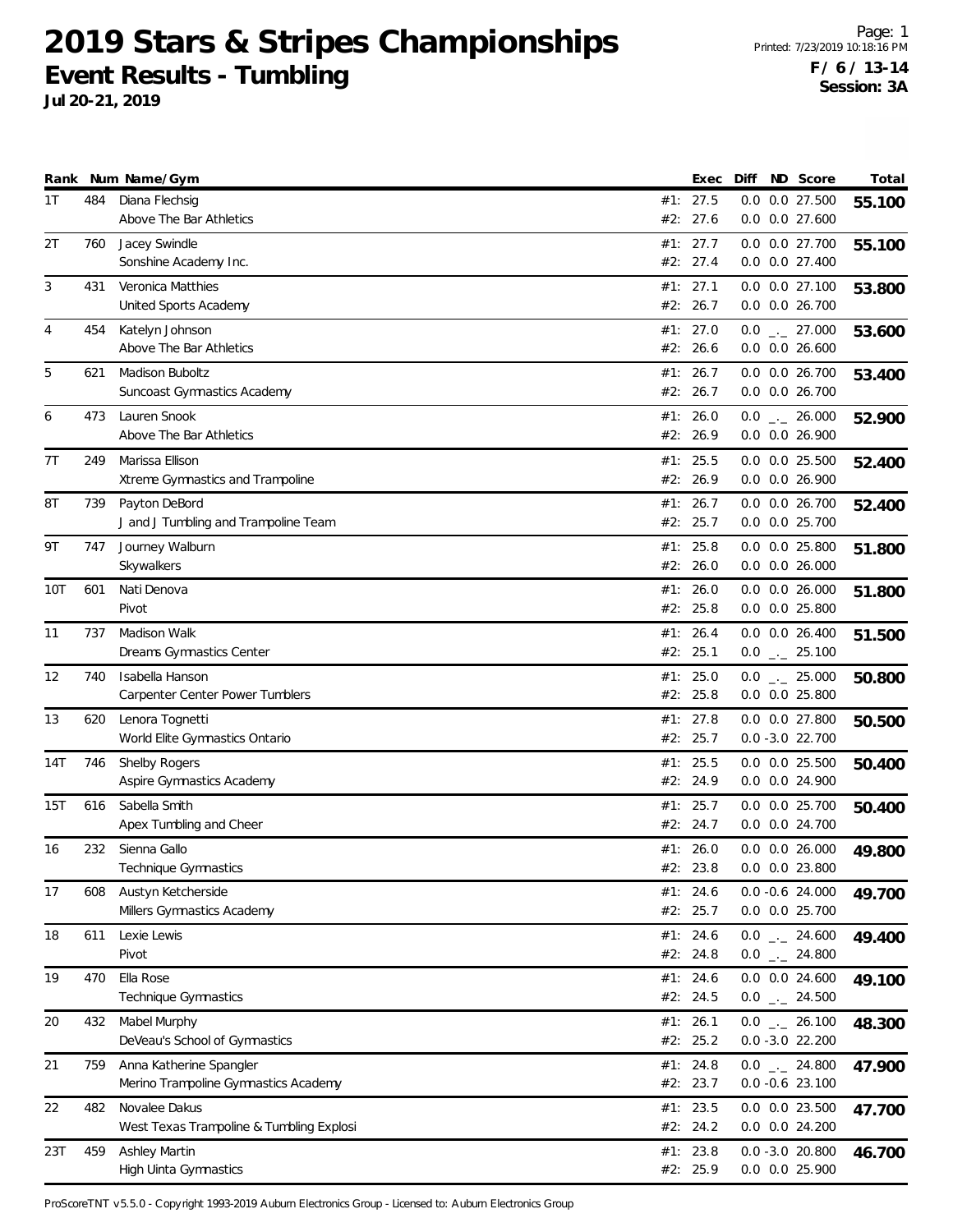|     |     | Rank Num Name/Gym                                    | Exec                 | Diff                                     | ND Score | Total  |
|-----|-----|------------------------------------------------------|----------------------|------------------------------------------|----------|--------|
| 24T | 434 | Anna Waskow<br><b>Bull Run Academy of Gymnastics</b> | #1: 23.4<br>#2: 23.6 | $0.0$ $0.0$ 23.400<br>$0.0 - 0.3$ 23.300 |          | 46.700 |
| 25  | 464 | Kaitlyn Pearson<br>United Gymnastix                  | #1: 23.4<br>#2: 23.6 | $0.0 -0.6$ 22.800<br>$0.0 - 0.3$ 23.300  |          | 46.100 |
| 26  | 613 | Isabella Mountjoy<br>Mercury Gymnastics              | #1: 22.3<br>#2: 23.4 | $0.0 - 0.6$ 21.700<br>$0.0$ $0.0$ 23.400 |          | 45.100 |
| 27  | 757 | Mariajose Reyes<br><b>Stick It Gymnastics</b>        | #1: 22.1<br>#2: 25.5 | $0.0 - 3.0 19.100$<br>$0.0$ . 25.500     |          | 44.600 |
| 28  | 461 | Mary Mestas<br>Millers Gymnastics Academy            | #1: 23.9<br>#2: 23.2 | $0.0$ . 23.900<br>$0.0 - 3.0 20.200$     |          | 44.100 |
| 29  | 460 | Ariel McLaurin<br>United Gymnastix                   | #1: 24.1<br>#2: 22.7 | $0.0 - 0.6$ 23.500<br>$0.0 - 3.0 19.700$ |          | 43.200 |
| 30  | 617 | Yaneli Tellez<br>Tumble Tech                         | #1: 23.2<br>#2: 23.2 | $0.0 - 3.0 20.200$<br>$0.0 - 3.0 20.200$ |          | 40.400 |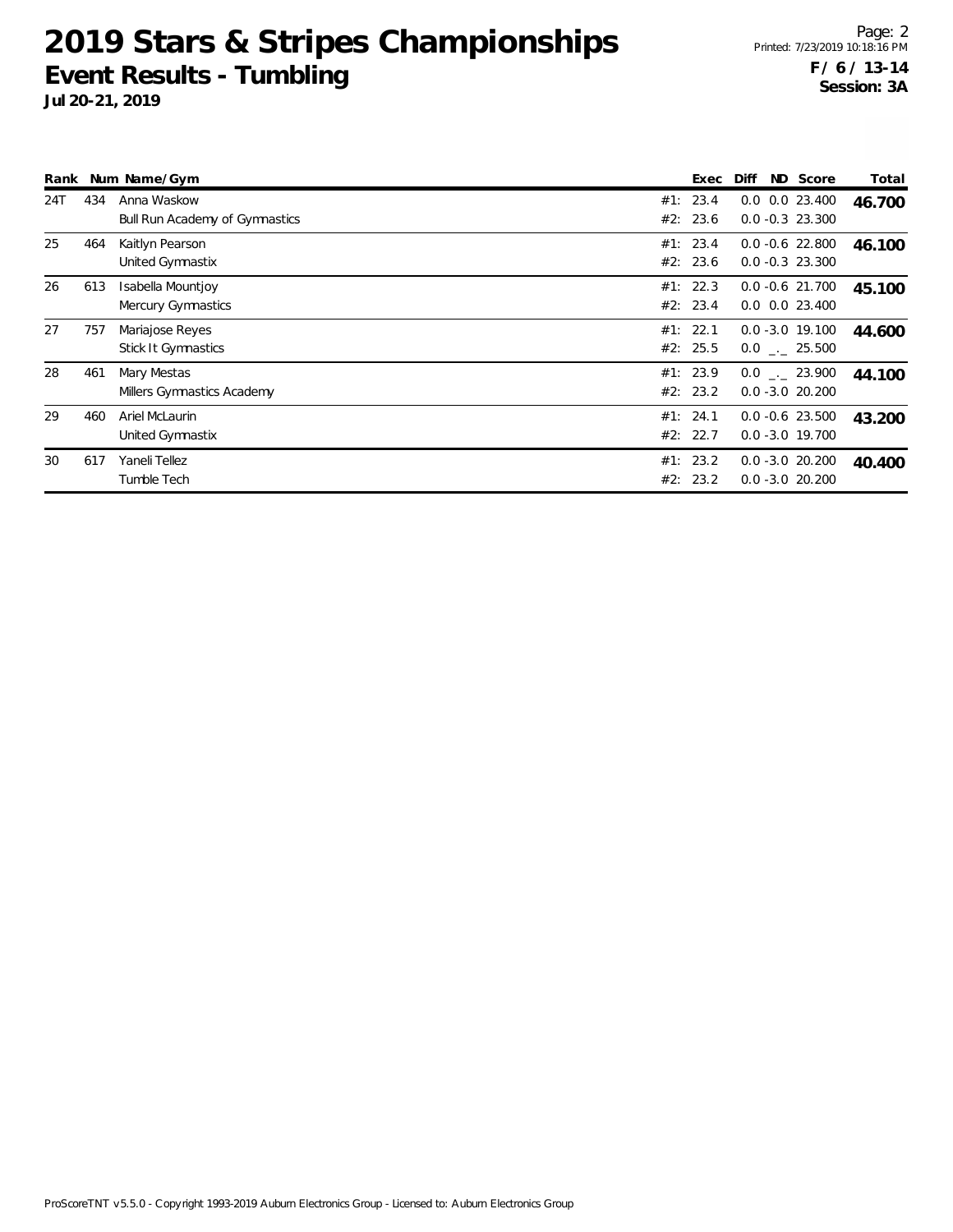|   |     | Rank Num Name/Gym                      | ND Score<br>Diff<br>Exec                                                     | Total  |
|---|-----|----------------------------------------|------------------------------------------------------------------------------|--------|
|   | 612 | Max Miller<br>All American Gymnastics  | #1: 26.7<br>$0.0$ _._ 26.700<br>#2: 26.4<br>$0.0$ _._ 26.400                 | 53.100 |
| 2 | 610 | Seth Landrum<br>Airbenders             | #1: 25.7<br>$0.0$ _._ 25.700<br>#2: 26.8<br>$0.0$ _._ 26.800                 | 52.500 |
| 3 | 238 | Jordan Slider<br>Victoria Gymagic Inc. | #1: 25.5<br>$0.0$ $_{\leftarrow}$ 25.500<br>#2: 25.9<br>$0.0$ $_{-.}$ 25.900 | 51.400 |
|   | 480 | Noah Wittenberg<br>Infinite Bounds     | #1: 25.1<br>$0.0$ _._ 25.100<br>#2: 25.9<br>$0.0$ $_{-.}$ 25.900             | 51.000 |
| 5 | 490 | Alex Hager<br>Flip-Tops (Kewanee YMCA) | #1: 25.2<br>$0.0$ _._ 25.200<br>#2: 24.9<br>$0.0$ . 24.900                   | 50.100 |
| 6 | 749 | Konrad Chelstowski<br>The Palaestra    | #1: 25.2<br>$0.0$ _._ 25.200<br>#2: 24.7<br>$0.0$ _._ 24.700                 | 49.900 |
|   | 755 | CamRon Oquendo<br>Chicago Park Dist    | #1: 26.4<br>$0.0$ _._ 26.400<br>#2: 24.2<br>$0.0 - 3.0 21.200$               | 47.600 |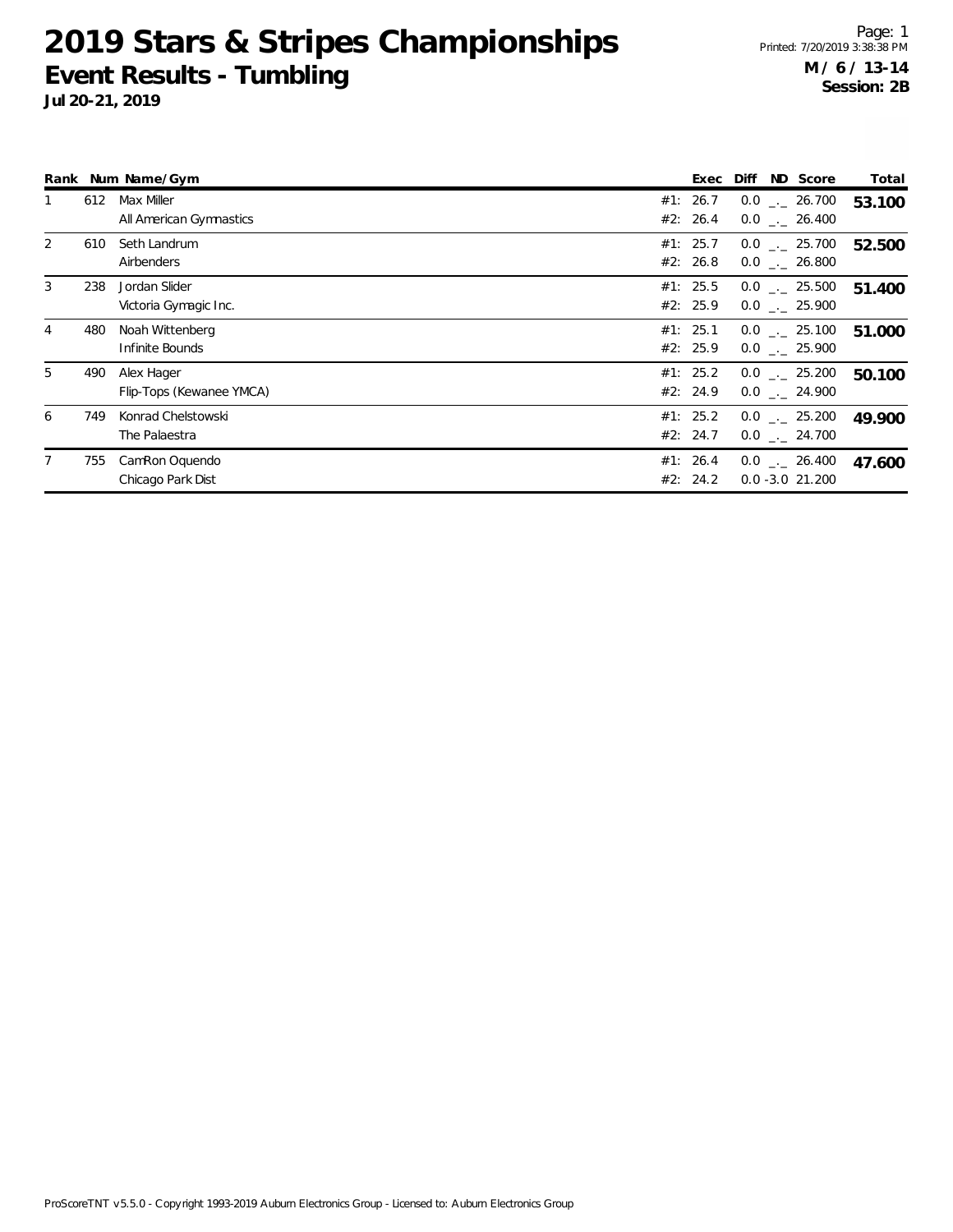|                |     | Rank Num Name/Gym                                      | Exec                 | ND Score<br><b>Diff</b>                        | Total  |
|----------------|-----|--------------------------------------------------------|----------------------|------------------------------------------------|--------|
|                | 231 | Ashlie Blanco<br>Above The Bar Athletics               | #1: 26.2<br>#2: 26.7 | $0.0$ _._ 26.200<br>$0.0$ _ 26.700             | 52.900 |
| $\overline{2}$ | 738 | Gracyn Ziegler<br>Sonshine Academy Inc.                | #1: 26.7<br>#2: 25.8 | $0.0$ _ 26.700<br>$0.0$ _._ 25.800             | 52.500 |
| 3              | 446 | Chloe Fritsche<br>Basels All Star Gymnastics and Cheer | #1: 26.1<br>#2: 25.6 | $0.0$ _._ 26.100<br>$0.0$ _._ 25.600           | 51.700 |
| 4              | 433 | Aria Nevarr<br><b>Bull Run Academy of Gymnastics</b>   | #1: 25.4<br>#2: 25.7 | $0.0$ _._ 25.400<br>$0.0$ _ 25.700             | 51.100 |
| 5              | 228 | Laila Anderson<br>Above The Bar Athletics              | #1: 25.0<br>#2: 25.8 | $0.0$ _._ 25.000<br>$0.0$ _ 25.800             | 50.800 |
| 6              | 602 | Jayden Flaming<br>All American Gymnastics              | #1: 24.6<br>#2: 24.8 | $0.0$ $_{\leftarrow}$ 24.600<br>$0.0$ _ 24.800 | 49.400 |
|                | 472 | <b>Blakelee Sladek</b><br>Texas Tumbleweeds            | #1: 24.3<br>#2: 24.2 | $0.0 -0.3$ 24.000<br>$0.0$ _._ 24.200          | 48.200 |
| 8              | 622 | Hannah LaFreniere<br>Eagle's Wings Athletics-Prosper   | #1: 23.7<br>#2: 24.3 | $0.0$ _._ 23.700<br>$0.0$ _._ 24.300           | 48.000 |